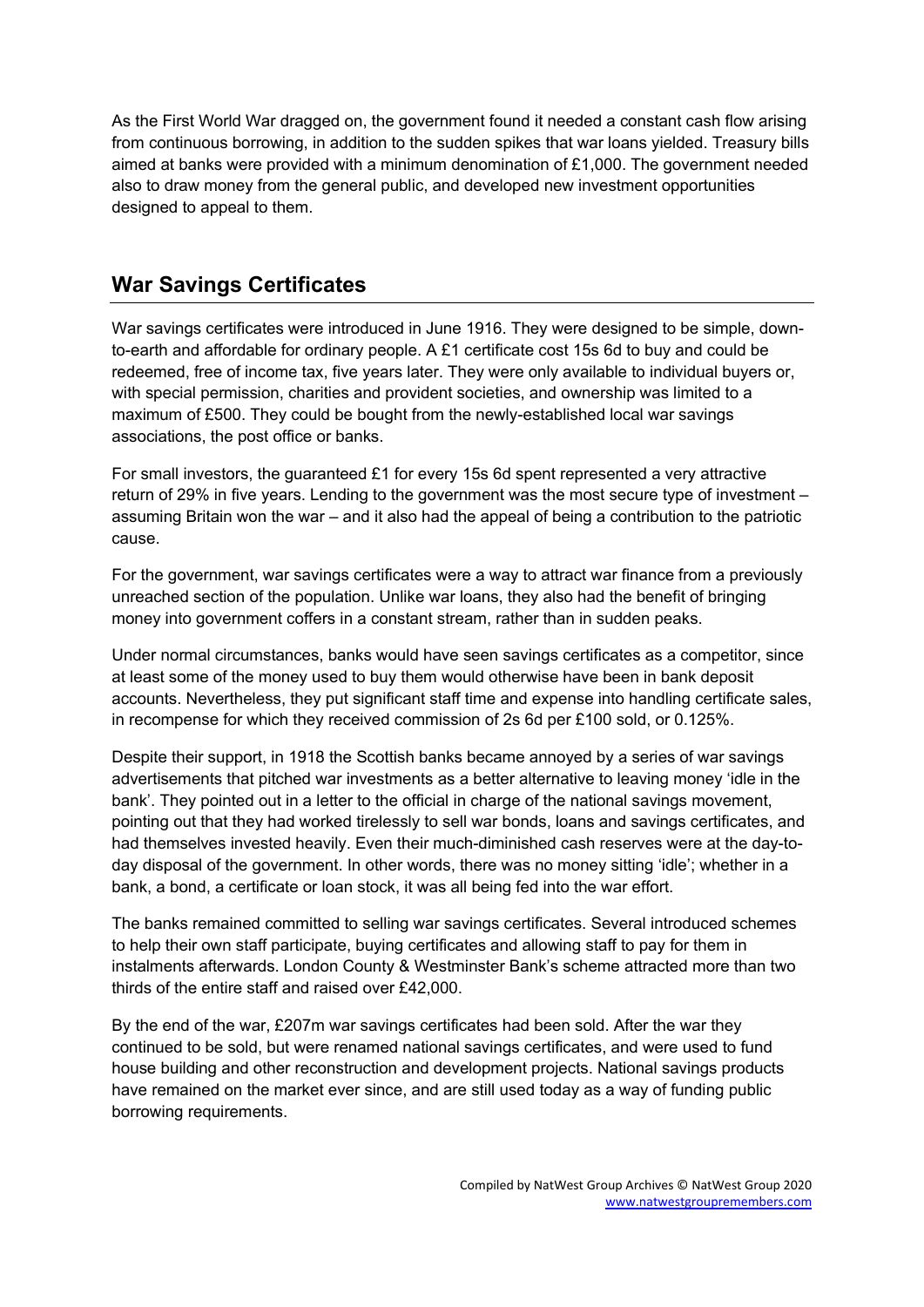## **National War Bonds**

Building upon the relatively modest War Savings Certificate scheme, in October 1917 the government introduced a much larger-scale, mass-market continuous borrowing vehicle: national war bonds.

Like exchequer bonds, war bonds were interest-bearing, but they were also repayable at a premium. This meant that a customer who bought £100 of 5-year bonds in 1917 would receive 5% interest each year, and then in 1922 would be repaid the original investment, plus an extra 2%. 7-year and 10-year bonds were also available, and would receive larger premiums at repayment. They were available to any person, company or organisation with at least £5 to invest.

Bonds could be used at face value to buy into war loans and other government stock, so customers were not locking themselves into one scheme at the expense of more attractive opportunities that might come along later. Bonds could also be used to pay death duties and excess profits duty. The latter was very valuable for companies, because negotiations over the duties payable were often protracted, and they had to keep cash at the ready until a sum was finally agreed. By using that money to buy war bonds, they could earn a healthy rate of interest while they waited.

Bonds could be bought at post offices for amounts over £5, or at banks for amounts over £50. A small commission was paid on the sale of bonds, in return for which the government expected banks to work tirelessly to sell them. The banks agreed not to offer any investments offering more than 3% interest so that there would be no competition for the bonds. They sent letters and circulars to any customers who might conceivably be able to buy bonds.

The banks put enormous effort into advertising, promoting and selling war bonds. They also bought them in large quantities.

The government became increasingly desperate to sell more bonds, and put corresponding pressure on the banks. In May 1918 it came up with a proposal to encourage sales by splitting the 0.125% commission payable between the bank and the clerk who made the sale. The English banks agreed, although some were unhappy about setting a precedent that seemed to turn bank clerks into salesmen. The Scottish banks, appalled by what they called 'a childish idea', refused to participate. Nevertheless, all banks maintained their efforts to sell the bonds, which became a mainstay of national finance for the remainder of the war.

## **Tank Banks**

Special events and campaigns were introduced to promote the sale of war savings certificates and war bonds. Perhaps the most famous of these were the Tank Banks.

Although tanks had made their debut on the Somme in 1916, it was their role at Cambrai in November 1917 that really brought them to the British public's attention. Here at last was something that looked like it could break the war's terrible stalemate. Capitalising on the excitement, half a dozen battle-scarred tanks were brought home to Britain, to be used in a national tour of fundraising events.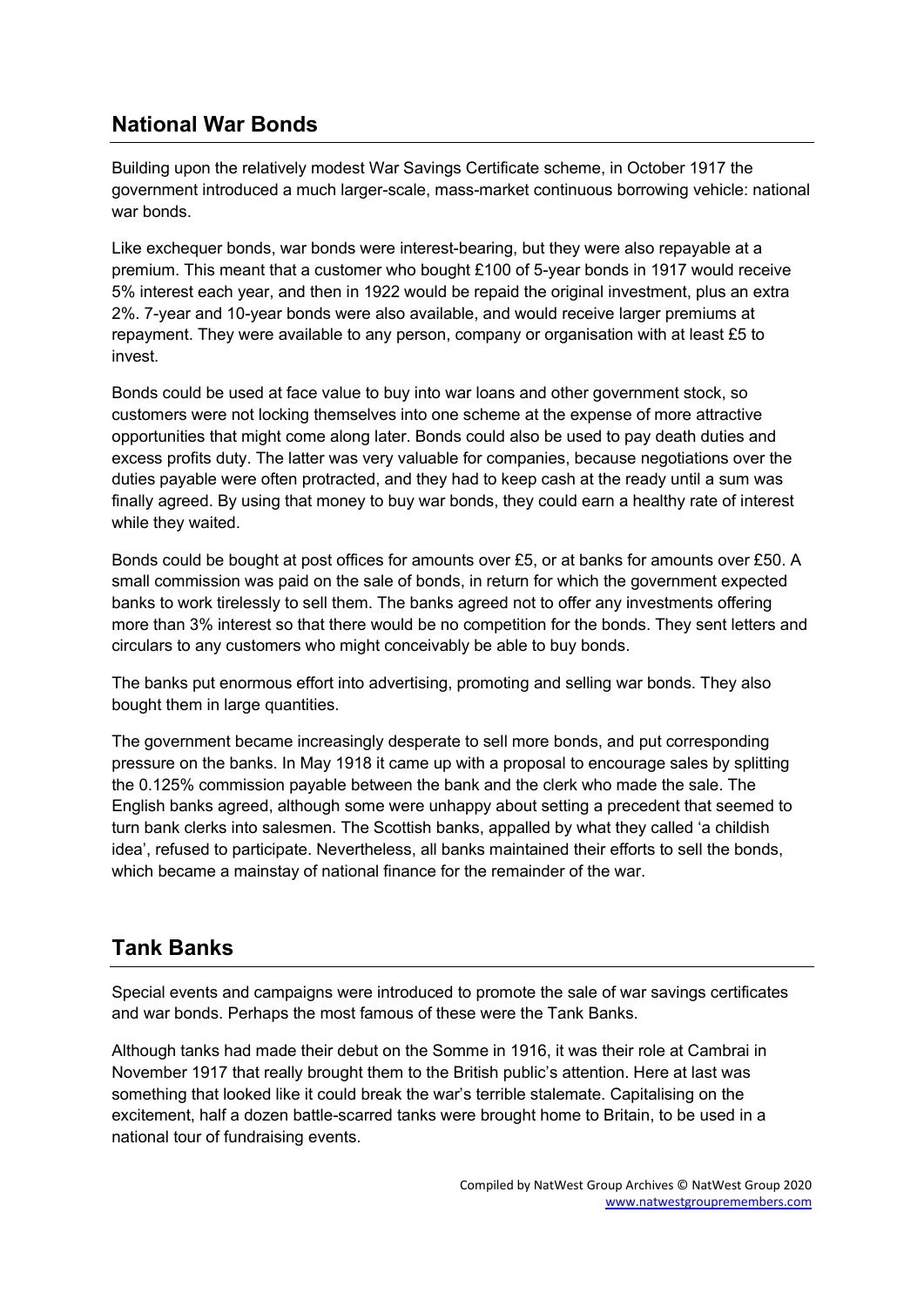A visit from a Tank Bank was a major event. For days beforehand, local newspapers were full of anticipation. The Tank – each one had a name, and near-celebrity status – arrived accompanied by soldiers. After a demonstration of its capabilities, breaking through barbed wire and clambering over specially-made soil mounds, the Tank Bank was officially opened.

The Tank Banks were staffed by clerks from the Bank of England, who sold war bonds, and the Post Office, who sold war savings certificates. Such was their popularity that there were often long queues, and clerks from local banks were sometimes drafted in to help.

Arrangements for the tour were made hastily, and the logistics were patchily communicated. When Scotland was expecting the arrival of *Julian*, for example, the Royal Bank of Scotland's cashier knew that he was the most likely of the Scottish bankers to be asked to help, because the Royal Bank was the Bank of England's representative in Scotland. Try as he might, however, he could not get information from the organisers about what might be required. In the end, he wrote to banks in Cardiff and Sheffield, which had already been visited, to ask how it had worked there.

In the event, Royal Bank clerks were needed; in Edinburgh, as many as six at a time, loaned from branches around the city. In addition, Tank Bank officials used Royal Bank branch premises after hours to count the takings, arrange remittances to London and process paperwork.

As well as helping with the logistics, banks were expected to contribute financially. They were already heavily invested in war bonds and other government securities, and were not particularly inspired by novelty fundraising events. Nevertheless, an Edinburgh bank could not fail to contribute to Edinburgh's Tank Week. The Royal Bank of Scotland bought £200,000 of bonds. The other Edinburgh banks invested similarly, and in all, Edinburgh Tank Week raised £4.8m, the third-largest total raised by any British city.

The following week, *Julian* moved to Glasgow. Naturally, Glasgow wanted to raise more than Edinburgh, and now the Royal Bank of Scotland had a problem. It, more than any other Edinburgh bank, enjoyed a strong bond with Glasgow and the west of Scotland. Seeing itself as part of Glasgow, it felt obliged to contribute to Glasgow's effort. Although unenthusiastic about owning yet more war bonds, it bought another £100,000. Glasgow Tank Week went on to raise a mammoth £14.5m, dwarfing not only Edinburgh's total, but those of all other cities.

## **The birth of the National Savings Movement**

The government's efforts to attract small investors eventually gave rise to the birth of a movement which would continue to affect how ordinary people managed their money, long after the end of the First World War. It started with a government committee, appointed to consider war finance in relation to small investors. The committee reported in January 1916, and its recommendations included the formation of a network of local war savings associations.

In April 1916 war savings committees were set up for England and Wales, Scotland and Ireland. They promoted the formation of local associations, which took responsibility for encouraging savings activities in their community. Within a year, thousands were in operation. The movement struck a particular chord in Scotland, with over 800 associations being set up in Lanarkshire alone.